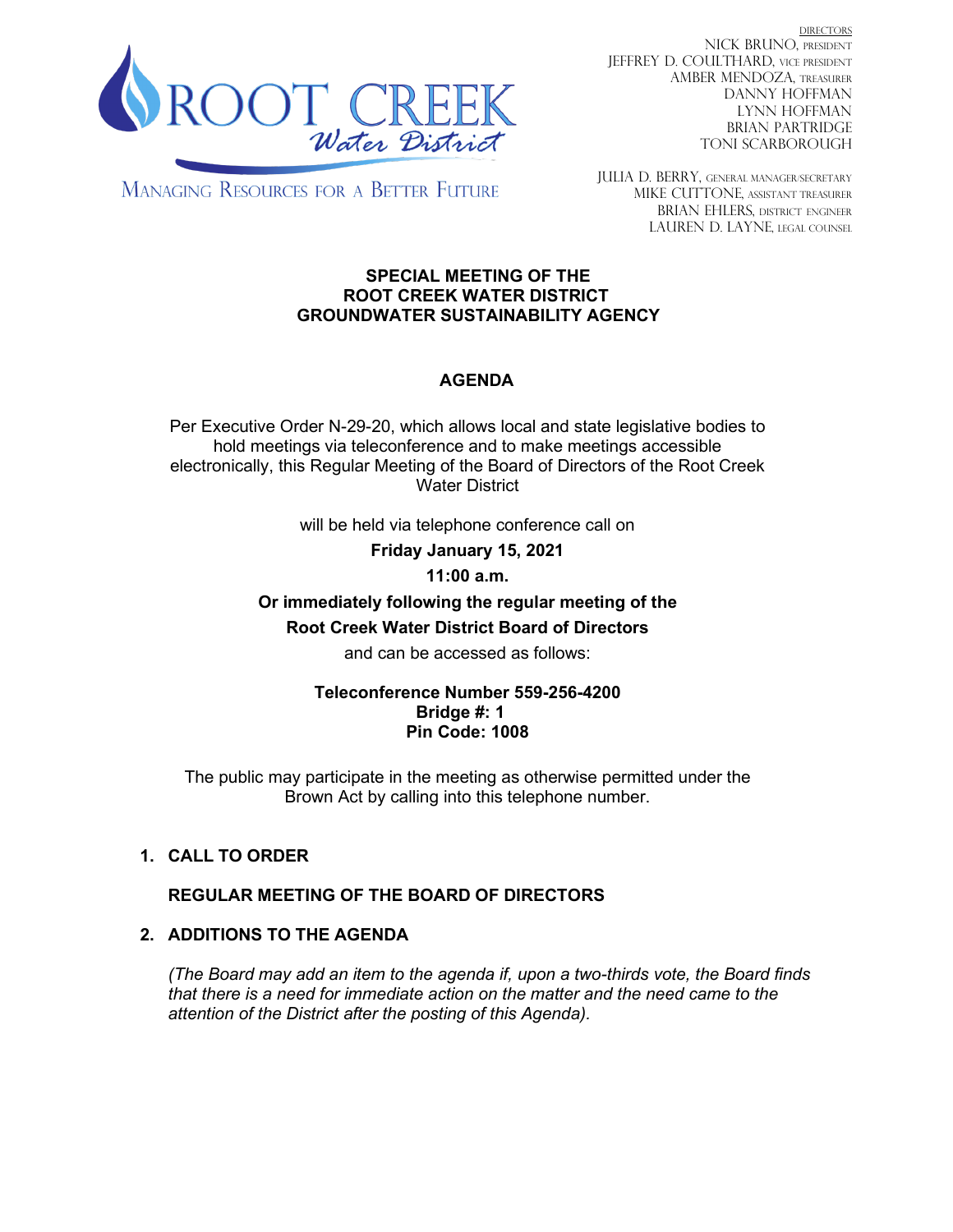### **3. PUBLIC COMMENT**

Members of the public may address the Board on any matter related to the District that is not included on the Agenda. Comments are limited to five (5) minutes per person.

### **4. POTENTIAL CONFLICT(S) OF INTEREST**

*(Any Board member who has a potential conflict of interest may now identify the item and recuse himself or herself from discussing and voting on the matter).*

- 5. **APPROVAL OF GSA MEETING MINUTES** Review and take action to approve minutes.
	- a. RCWDGSA Minutes from July 13, 2020
	- b. RCWDGSA Minutes from October 12, 2020

#### **6. CORRESPONDENCE**

*(Members of the Board or Staff may provide comment on any timely matter related to the District that is not included on the agenda).*

### **7. STAFF REPORT**

- **a. General Manager** The Board may take action on any of the following items:
	- i. Madera Subbasin Status Update
		- 1. GSAs Coordination Meeting January 12, 2020
		- 2. GSA Coordination Annual Meeting February 11, 2020
	- ii. Other items as needed
- **b. District Engineer** The Board may take action on any of the following items:
	- i. 2020 Water Levels Hydrographs
	- ii. Other items as needed

### **8. ADJOURN**

**.** Items on the Agenda may be taken in any order.

▪ Action may be taken on any item listed on the Agenda.

▪ Writings relating to open session Agenda items that are distributed to members of the Board of Directors will be available for inspection at the District office, excluding writings that are not public records or are exempt from disclosure under the California Public Records Acts. ▪ ACCOMMODATIONS FOR PERSONS WITH DISABILITIES

A person with a qualifying disability under the Americans With Disabilities Act of 1990 may request the District to provide a disability-related modification or accommodation in order to participate in any public meeting of the District. Such assistance includes appropriate alternative formats for the agendas and agenda packets used for any public meetings of the District. Requests for such assistance and for agendas and agenda packets shall be made in person, by telephone, or by written correspondence to the District at (559) 970-8778 or P.O. Box 27950,